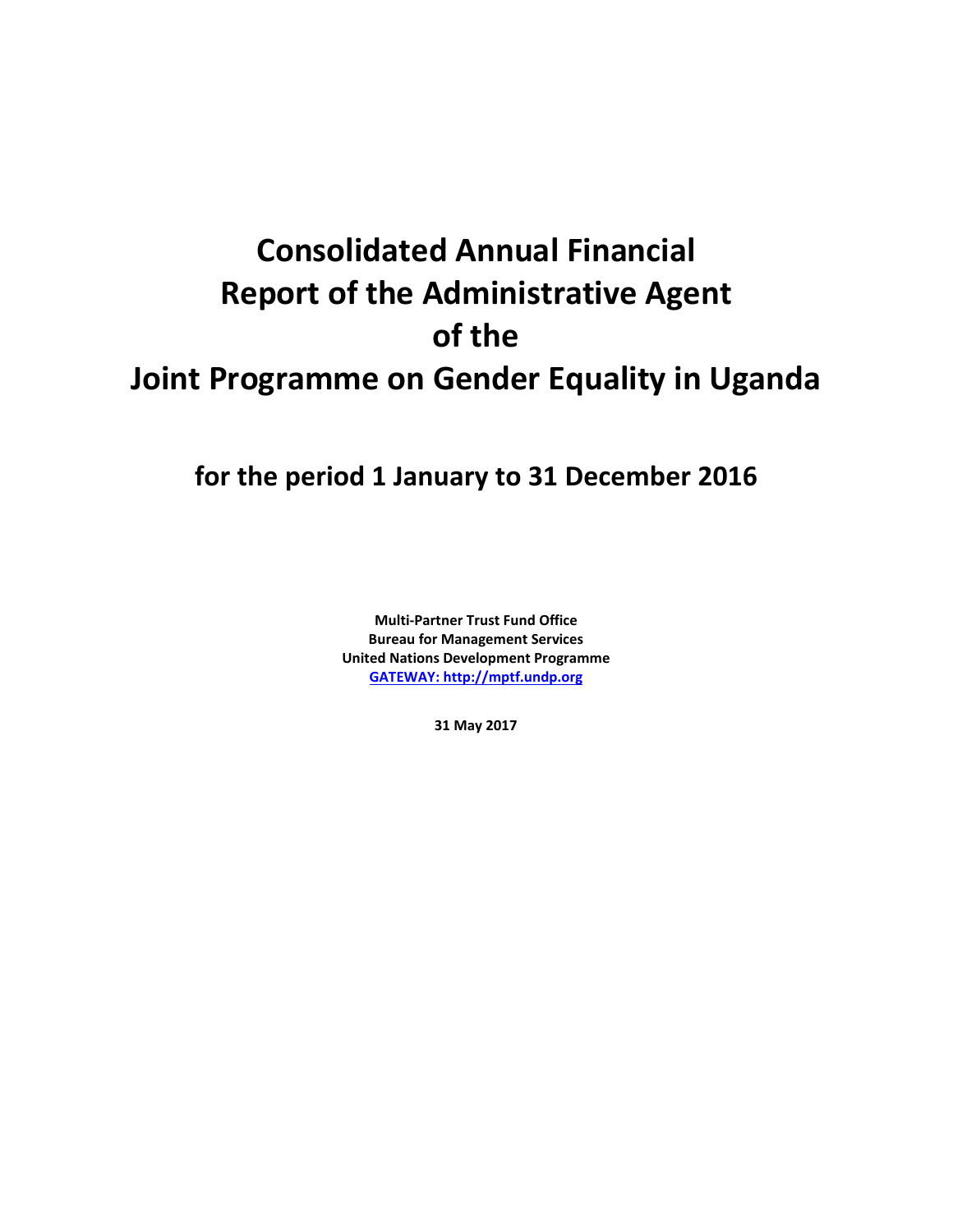### **PARTICIPATING ORGANIZATIONS CONTRIBUTORS**























Food and Agriculture Organization

International Labour Organization

Office of the UN High Commission

United Nations Capital Development Fund

United Nations Development Programme

United Nations Population Fund

United Nations Human Settlements Programme

UN High Commissioner for Refugees

United Nations Children's Fund

United Nations Entity for Gender Equality and the Empowerment of Women

World Health Organization



DEPARTMENT FOR INTERNATIONAL DEVELOPMENT (DFID)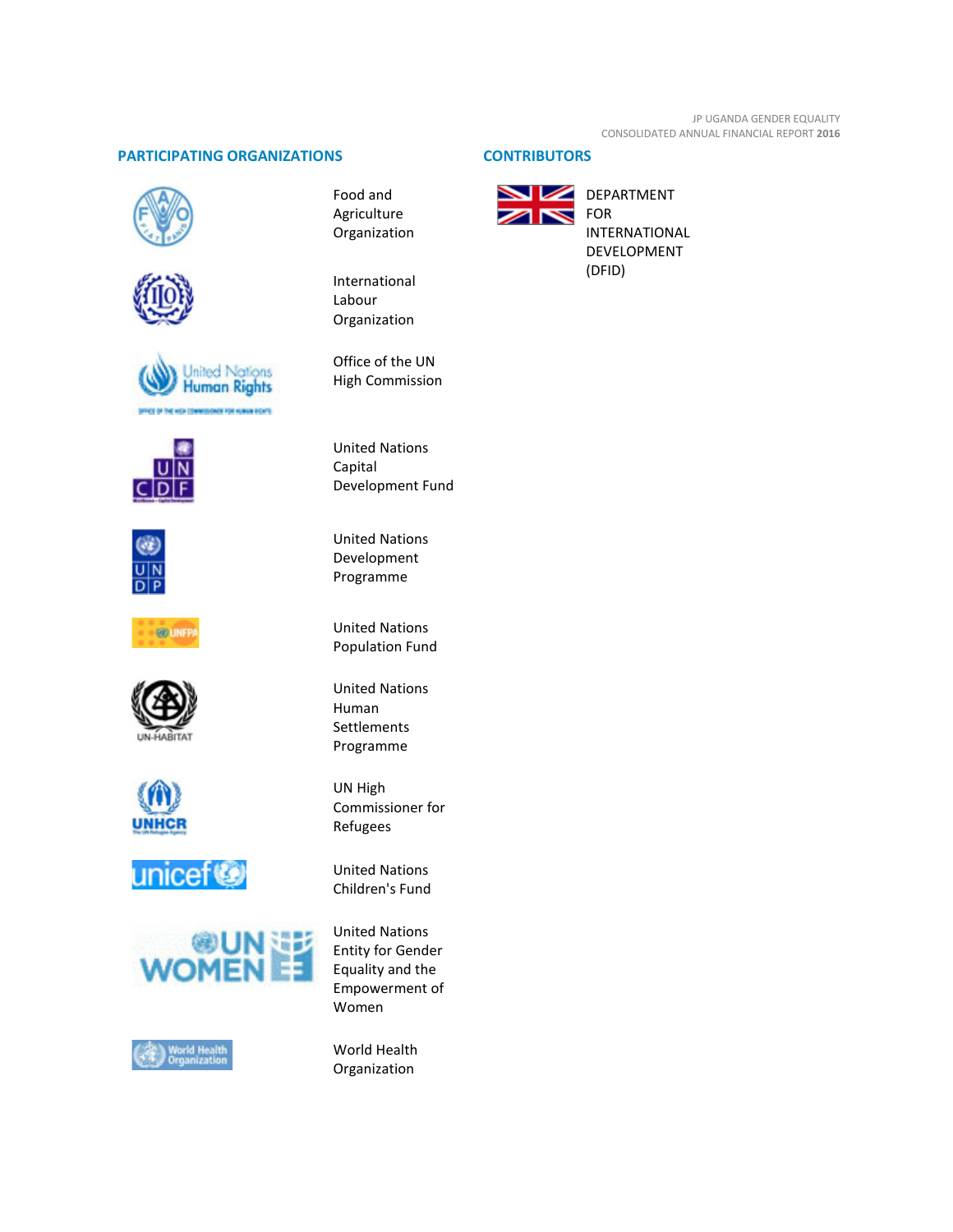Amount approved by the Steering Committee for a project/programme.

#### **Approved Project/Programme**

A project/programme including budget, etc., that is approved by the Steering Committee for fund allocation purposes.

#### **Contributor Commitment**

Amount(s) committed by a donor to a Fund in a signed Standard Administrative Arrangement with the UNDP Multi-Partner Trust Fund Office (MPTF Office), in its capacity as the Administrative Agent. A commitment may be paid or pending payment.

#### **Contributor Deposit**

Cash deposit received by the MPTF Office for the Fund from a contributor in accordance with a signed Standard Administrative Arrangement.

#### **Delivery Rate**

The percentage of funds that have been utilized, calculated by comparing expenditures reported by a Participating Organization against the 'net funded amount'.

#### **Indirect Support Costs**

A general cost that cannot be directly related to any particular programme or activity of the Participating Organizations. UNDG policy establishes a fixed indirect cost rate of 7% of programmable costs.

#### **Net Funded Amount**

Amount transferred to a Participating Organization less any refunds transferred back to the MPTF Office by a Participating Organization.

#### **Participating Organization**

A UN Organization or other inter-governmental Organization that is an implementing partner in a Fund, as represented by signing a Memorandum of Understanding (MOU) with the MPTF Office for a particular Fund.

#### **Project Expenditure**

The sum of expenses and/or expenditure reported by all Participating Organizations for a Fund irrespective of which basis of accounting each Participating Organization follows for donor reporting.

#### **Project Financial Closure**

A project or programme is considered financially closed when all financial obligations of an operationally completed project or programme have been settled, and no further financial charges may be incurred.

#### **Project Operational Closure**

A project or programme is considered operationally closed when all programmatic activities for which Participating Organization(s) received funding have been completed.

#### **Project Start Date**

Date of transfer of first instalment from the MPTF Office to the Participating Organization.

#### **Total Approved Budget**

This represents the cumulative amount of allocations approved by the Steering Committee.

#### **US Dollar Amount**

The financial data in the report is recorded in US Dollars and due to rounding off of numbers, the totals may not add up.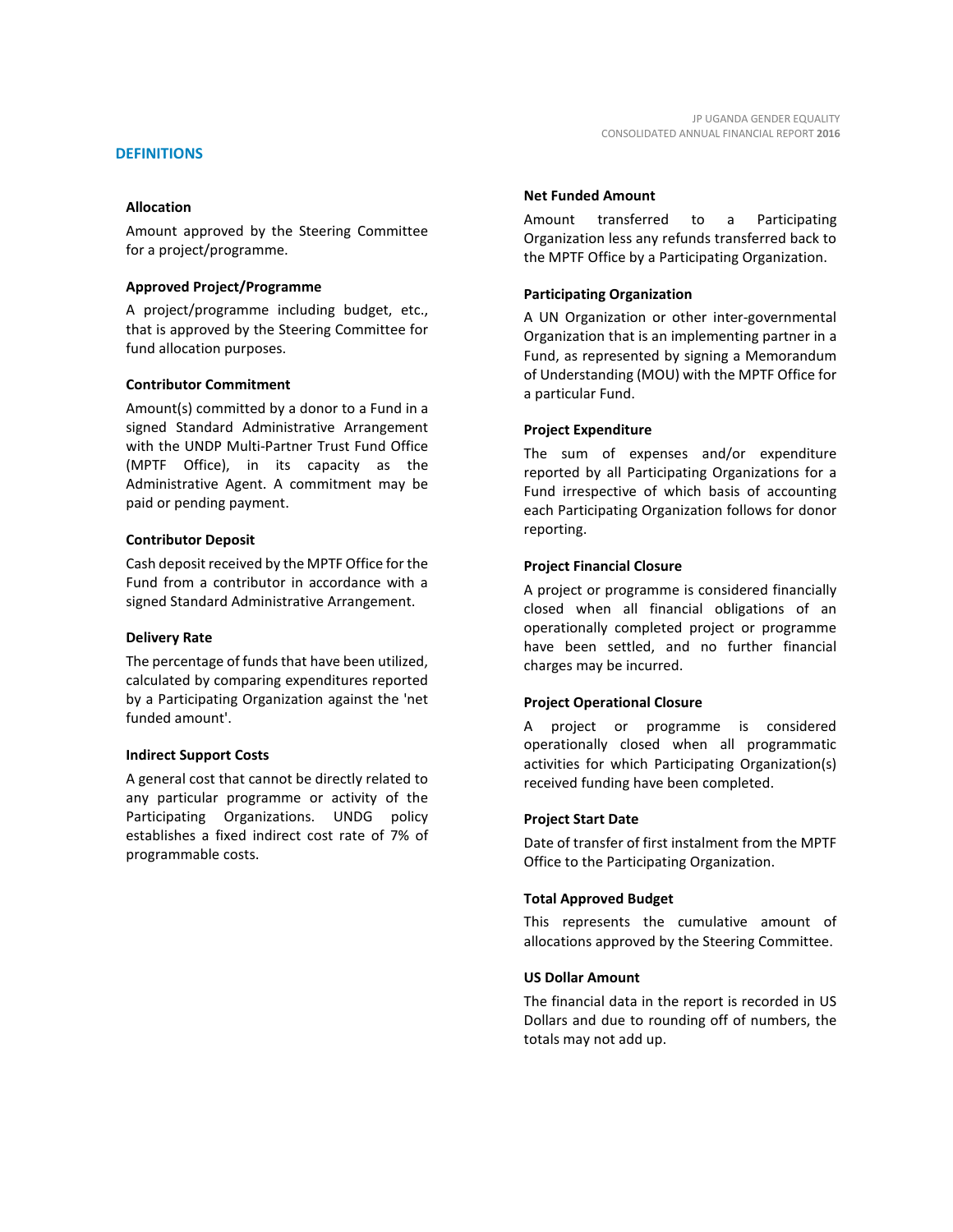#### JP UGANDA GENDER EQUALITY CONSOLIDATED ANNUAL FINANCIAL REPORT 2016

#### **TABLE OF CONTENTS**

| 5 |
|---|
|   |
|   |
|   |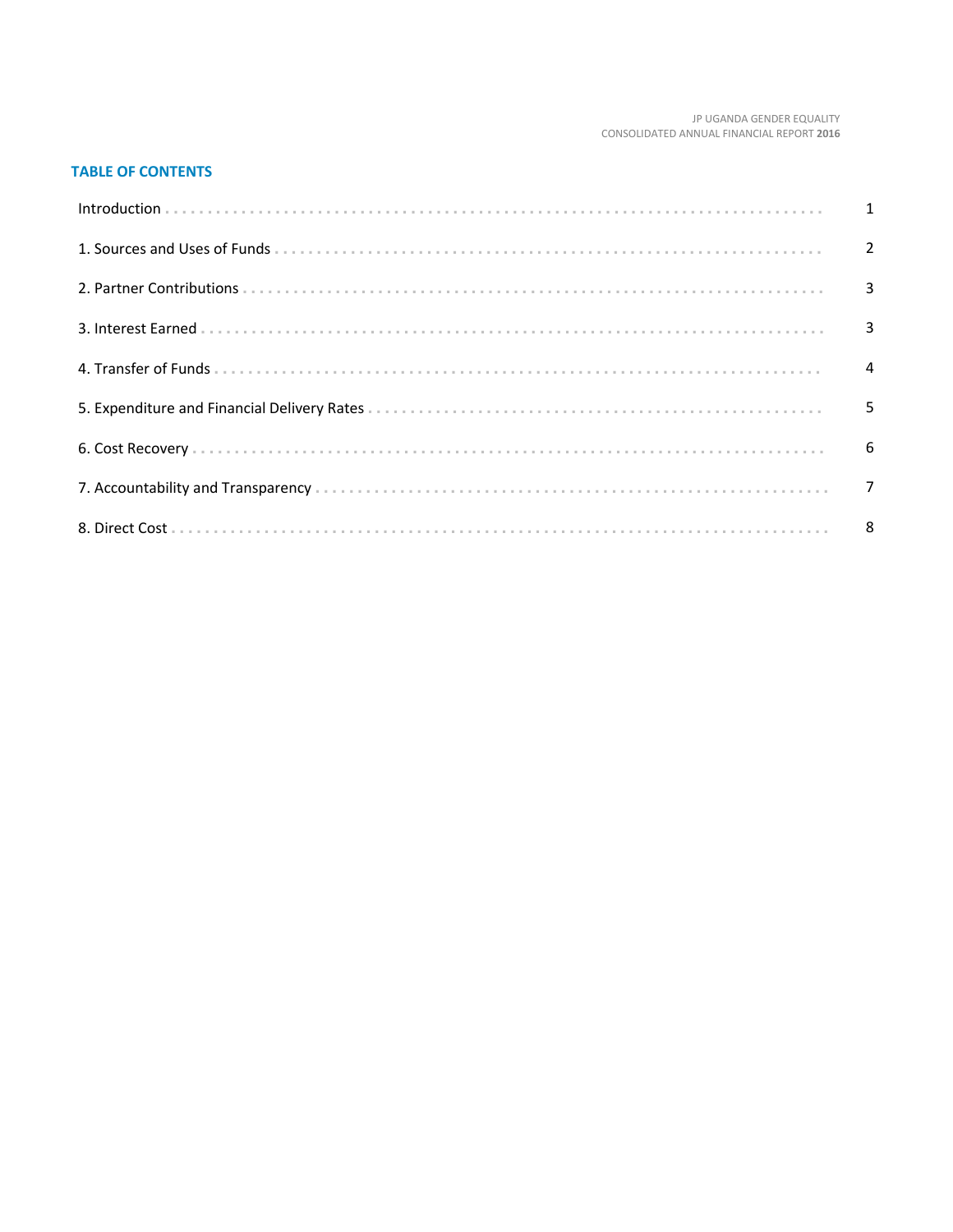#### **INTRODUCTION**

This Consolidated Annual Financial Report of the Joint Programme on Gender Equality in Uganda is prepared by the United Nations Development Programme (UNDP) Multi-Partner Trust Fund Office (MPTF Office) in fulfillment of its obligations as Administrative Agent, as per the terms of Reference (TOR), the Memorandum of Understanding (MOU) signed between the UNDP MPTF Office and the Participating Organizations, and the Standard Administrative Arrangement (SAA) signed with contributors.

The MPTF Office, as Administrative Agent, is responsible for concluding an MOU with Participating Organizations and SAAs with contributors. It receives, administers and

manages contributions, and disburses these funds to the Participating Organizations. The Administrative Agent prepares and submits annual consolidated financial reports, as well as regular financial statements, for transmission to contributors.

This consolidated financial report covers the period 1 January to 31 December **2016** and provides financial data on progress made in the implementation of projects of the **Joint Programme on Gender Equality in Uganda**. It is posted on the MPTF Office GATEWAY [\(http://mptf.undp.org/factsheet/fund/JUG10\)](http://mptf.undp.org/factsheet/fund/JUG10).

The financial data in the report is recorded in US Dollars and due to rounding off of numbers, the totals may not add up.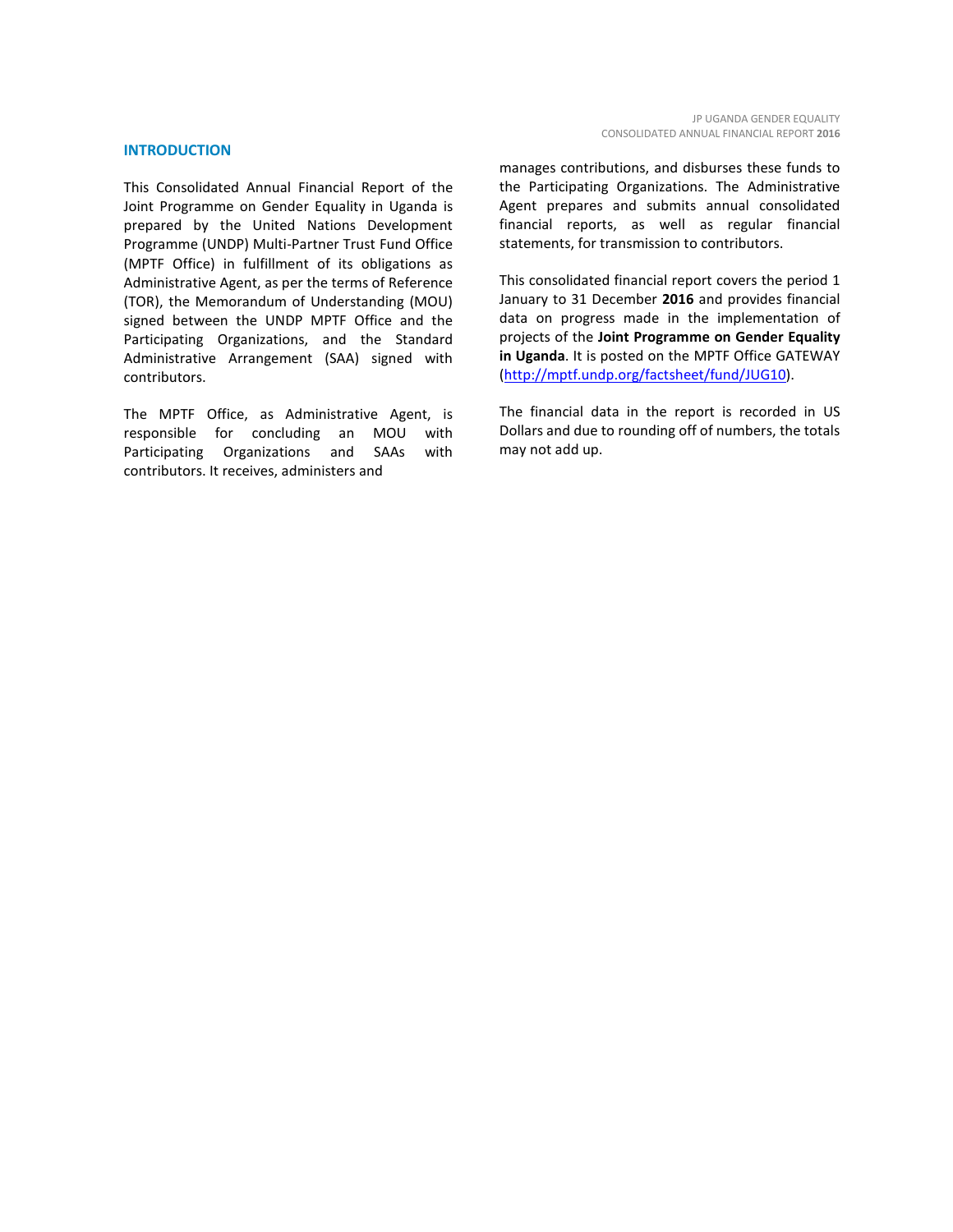#### **2016 FINANCIAL PERFORMANCE**

This chapter presents financial data and analysis of the **Joint Programme on Gender Equality in Uganda** using the pass-through funding modality as of 31 December **2016**. Financial information for this Fund is also available on the MPTF Office GATEWAY, at the following and a state and a state and a state and a state and a state and a state and a state and a state and a [http://mptf.undp.org/factsheet/fund/JUG10.](http://mptf.undp.org/factsheet/fund/JUG10)

#### **1. SOURCES AND USES OF FUNDS**

As of 31 December **2016**, 1 contributors deposited US\$ **19,834,526** in contributions and US\$ **44,710** was earned in interest.

The cumulative source of funds was US\$ **19,879,236.**

Of this amount, US\$ **19,613,012** has been net funded to **11** Participating Organizations, of which US\$ **19,347,184** has been reported as expenditure. The Administrative Agent fee has been charged at the approved rate of 1% on deposits and amounts to US\$ **198,345**. Table 1 provides an overview of the overall sources, uses, and balance of the **Joint Programme on Gender Equality in Uganda** as of 31 December 2016.

|                                                           | Annual 2015 | Annual 2016 | <b>Cumulative</b> |
|-----------------------------------------------------------|-------------|-------------|-------------------|
| <b>Sources of Funds</b>                                   |             |             |                   |
| Contributions from donors                                 |             |             | 19,834,526        |
| Fund Earned Interest and Investment Income                | 43          | 136         | 22,703            |
| Interest Income received from Participating Organizations | 8,728       |             | 22,007            |
| Refunds by Administrative Agent to Contributors           |             |             |                   |
| Fund balance transferred to another MDTF                  |             |             |                   |
| Other Income                                              |             |             |                   |
| <b>Total: Sources of Funds</b>                            | 8,771       | 136         | 19,879,236        |
| <b>Use of Funds</b>                                       |             |             |                   |
| Transfers to Participating Organizations                  |             |             | 19,713,125        |
| Refunds received from Participating Organizations         | (1,218)     | (56,095)    | (100, 113)        |
| <b>Net Funded Amount</b>                                  | (1,218)     | (56,095)    | 19,613,012        |
| <b>Administrative Agent Fees</b>                          |             |             | 198,345           |
| Direct Costs: (Steering Committee, Secretariatetc.)       |             |             |                   |
| <b>Bank Charges</b>                                       | $\Omega$    | 1           | 109               |
| <b>Other Expenditures</b>                                 |             |             |                   |
| <b>Total: Uses of Funds</b>                               | (1,218)     | (56,093)    | 19,811,466        |
| Change in Fund cash balance with Administrative Agent     | 9,988       | 56,230      | 67,770            |
| Opening Fund balance (1 January)                          | 1,552       | 11,540      |                   |
| <b>Closing Fund balance (31 December)</b>                 | 11,540      | 67,770      | 67,770            |
| <b>Net Funded Amount</b>                                  | (1,218)     | (56,095)    | 19,613,012        |
| Participating Organizations' Expenditure                  | 3,347,174   | 124,466     | 19,347,184        |
| <b>Balance of Funds with Participating Organizations</b>  |             |             | 265,829           |

#### **Table 1. Financial Overview, as of 31 December 2016 (in US Dollars)**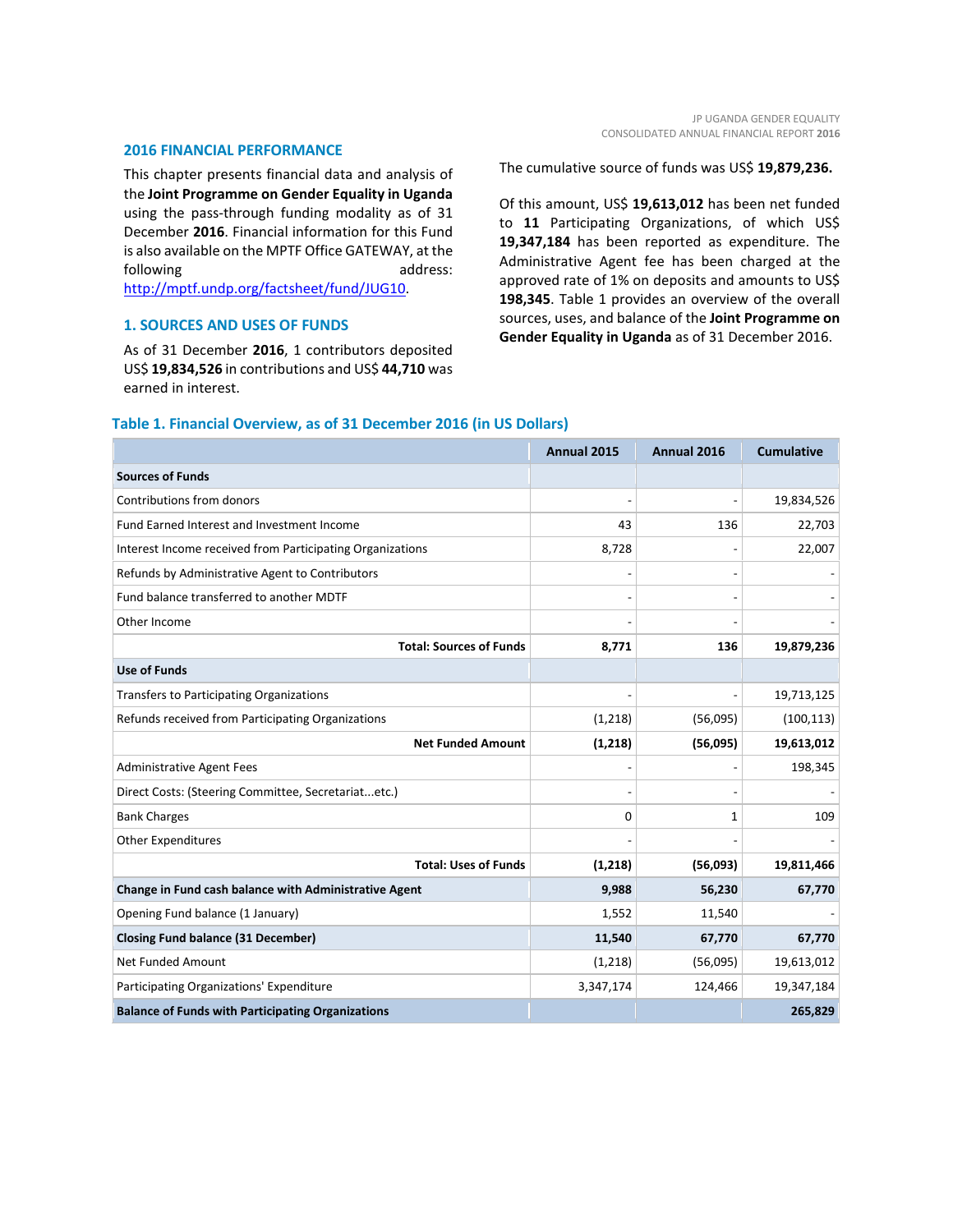#### **2. PARTNER CONTRIBUTIONS**

Table 2 provides information on cumulative contributions received from all contributors to this Fund as of 31 December **2016**.

The **Joint Programme on Gender Equality in Uganda** is currently being financed by **1** contributors, as listed in the table below.

The table below includes commitments made up to 31 December **2016** through signed Standard Administrative Agreements, and deposits made through **2016**. It does not include commitments that were made to the fund beyond **2016**.

#### **Table 2. Contributors' Commitments and Deposits, as of 31 December 2016 (in US Dollars)**

| <b>Contributors</b>                             | <b>Total</b><br><b>Commitments</b> | <b>Prior Years</b><br>as of 31-Dec-2015<br><b>Deposits</b> | <b>Current Year</b><br>Jan-Dec-2016<br><b>Deposits</b> | <b>Total</b><br><b>Deposits</b> |
|-------------------------------------------------|------------------------------------|------------------------------------------------------------|--------------------------------------------------------|---------------------------------|
| DEPARTMENT FOR INTERNATIONAL DEVELOPMENT (DFID) | 19,834,526                         | 19,834,526                                                 |                                                        | 19,834,526                      |
| <b>Grand Total</b>                              | 19,834,526                         | 19,834,526                                                 |                                                        | 19,834,526                      |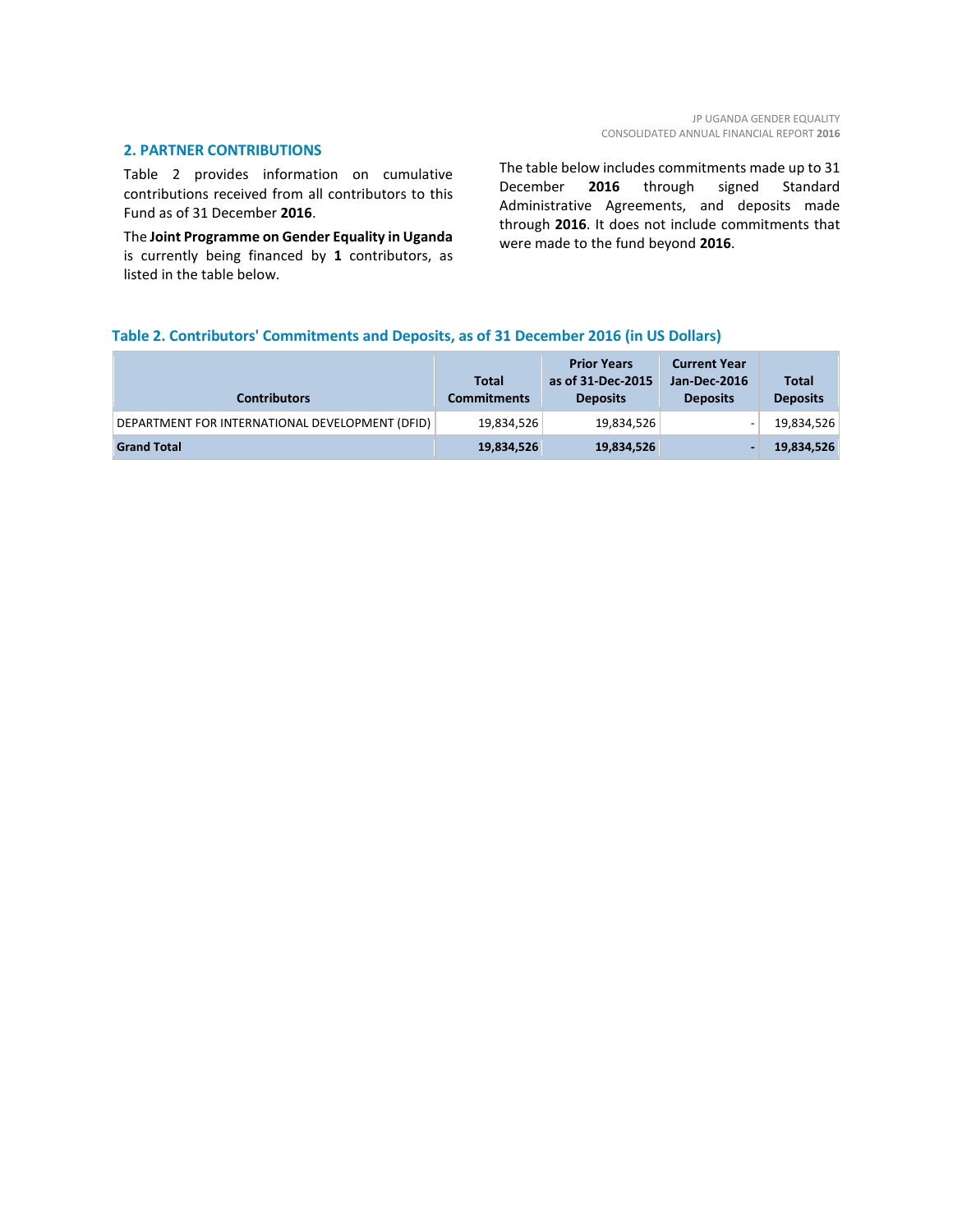#### **3. INTEREST EARNED**

Interest income is earned in two ways: 1) on the balance of funds held by the Administrative Agent (Fund earned interest), and 2) on the balance of funds held by the Participating Organizations (Agency earned interest) where their Financial Regulations and Rules allow return of interest to the AA.

As of 31 December **2016**, Fund earned interest amounts to US\$ **22,703**.

Interest received from Participating Organizations amounts to US\$ **22,007**, bringing the cumulative interest received to US\$ **44,710**.

Details are provided in the table below.

#### **Table 3. Sources of Interest and Investment Income, as of 31 December 2016 (in US Dollars)**

| <b>Interest Earned</b>                     | <b>Prior Years</b><br>as of 31-Dec-2015 | <b>Current Year</b><br>Jan-Dec-2016 | <b>Total</b> |
|--------------------------------------------|-----------------------------------------|-------------------------------------|--------------|
| <b>Administrative Agent</b>                |                                         |                                     |              |
| Fund Earned Interest and Investment Income | 22,566                                  | 136                                 | 22,703       |
| <b>Total: Fund Earned Interest</b>         | 22,566                                  | 136                                 | 22,703       |
| <b>Participating Organization</b>          |                                         |                                     |              |
| <b>FAO</b>                                 | 128                                     |                                     | 128          |
| <b>UNDP</b>                                | 8,757                                   |                                     | 8,757        |
| <b>UNWOMEN</b>                             | 13,122                                  |                                     | 13,122       |
| <b>Total: Agency earned interest</b>       | 22,007                                  |                                     | 22,007       |
| <b>Grand Total</b>                         | 44,573                                  | 136                                 | 44,710       |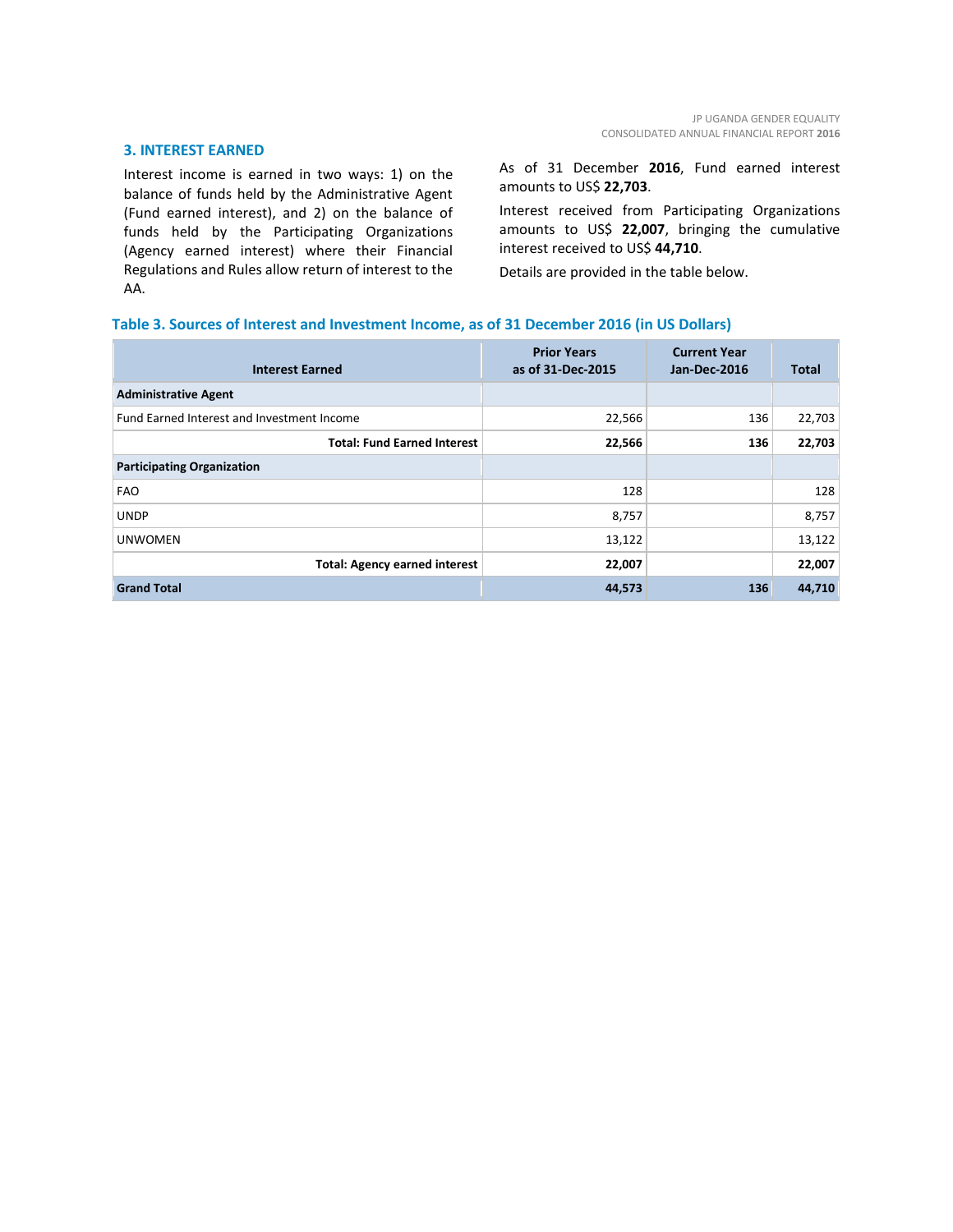#### **4. TRANSFER OF FUNDS**

Allocations to Participating Organizations are approved by the Steering Committee and disbursed by the Administrative Agent. As of 31 December **2016**, the AA has transferred US\$ **19,713,125** to **11** Participating Organizations (see list below).

#### **4.1 TRANSFER BY PARTICIPATING ORGANIZATION**

Table 4 provides additional information on the refunds received by the MPTF Office, and the net funded amount for each of the Participating Organizations.

### **Table 4. Transfer, Refund, and Net Funded Amount by Participating Organization, as of 31 December 2016 (in US Dollars)**

| Participating      | Prior Years as of 31-Dec-2015 |                |                   | <b>Current Year Jan-Dec-2016</b> |                |                   | <b>Total</b>     |                |                   |
|--------------------|-------------------------------|----------------|-------------------|----------------------------------|----------------|-------------------|------------------|----------------|-------------------|
| Organization       | <b>Transfers</b>              | <b>Refunds</b> | <b>Net Funded</b> | <b>Transfers</b>                 | <b>Refunds</b> | <b>Net Funded</b> | <b>Transfers</b> | <b>Refunds</b> | <b>Net Funded</b> |
| <b>FAO</b>         | 240,750                       | (1,218)        | 239,532           |                                  |                |                   | 240,750          | (1,218)        | 239,532           |
| ILO                | 280,340                       |                | 280,340           |                                  | (2,462)        | (2,462)           | 280,340          | (2,462)        | 277,878           |
| <b>OHCHR</b>       | 574,594                       |                | 574,594           |                                  |                |                   | 574,594          |                | 574,594           |
| <b>UNCDF</b>       | 609,900                       |                | 609,900           |                                  |                |                   | 609,900          |                | 609,900           |
| <b>UNDP</b>        | 643,101                       |                | 643,101           |                                  |                |                   | 643,101          |                | 643,101           |
| <b>UNFPA</b>       | 4,197,052                     |                | 4,197,052         |                                  | (1,696)        | (1,696)           | 4,197,052        | (1,696)        | 4,195,356         |
| <b>UNHABITAT</b>   | 74,900                        |                | 74,900            |                                  |                |                   | 74,900           |                | 74,900            |
| <b>UNHCR</b>       | 8,230                         |                | 8,230             |                                  |                |                   | 8,230            |                | 8,230             |
| <b>UNICEF</b>      | 2,248,284                     |                | 2,248,284         |                                  |                |                   | 2,248,284        |                | 2,248,284         |
| <b>UNWOMEN</b>     | 8,654,244                     | (42, 800)      | 8,611,444         |                                  |                |                   | 8,654,244        | (42, 800)      | 8,611,444         |
| <b>WHO</b>         | 2,181,730                     |                | 2,181,730         |                                  | (51, 937)      | (51, 937)         | 2,181,730        | (51, 937)      | 2,129,793         |
| <b>Grand Total</b> | 19,713,125                    | (44, 018)      | 19,669,107        |                                  | (56,095)       | (56,095)          | 19,713,125       | (100, 113)     | 19,613,012        |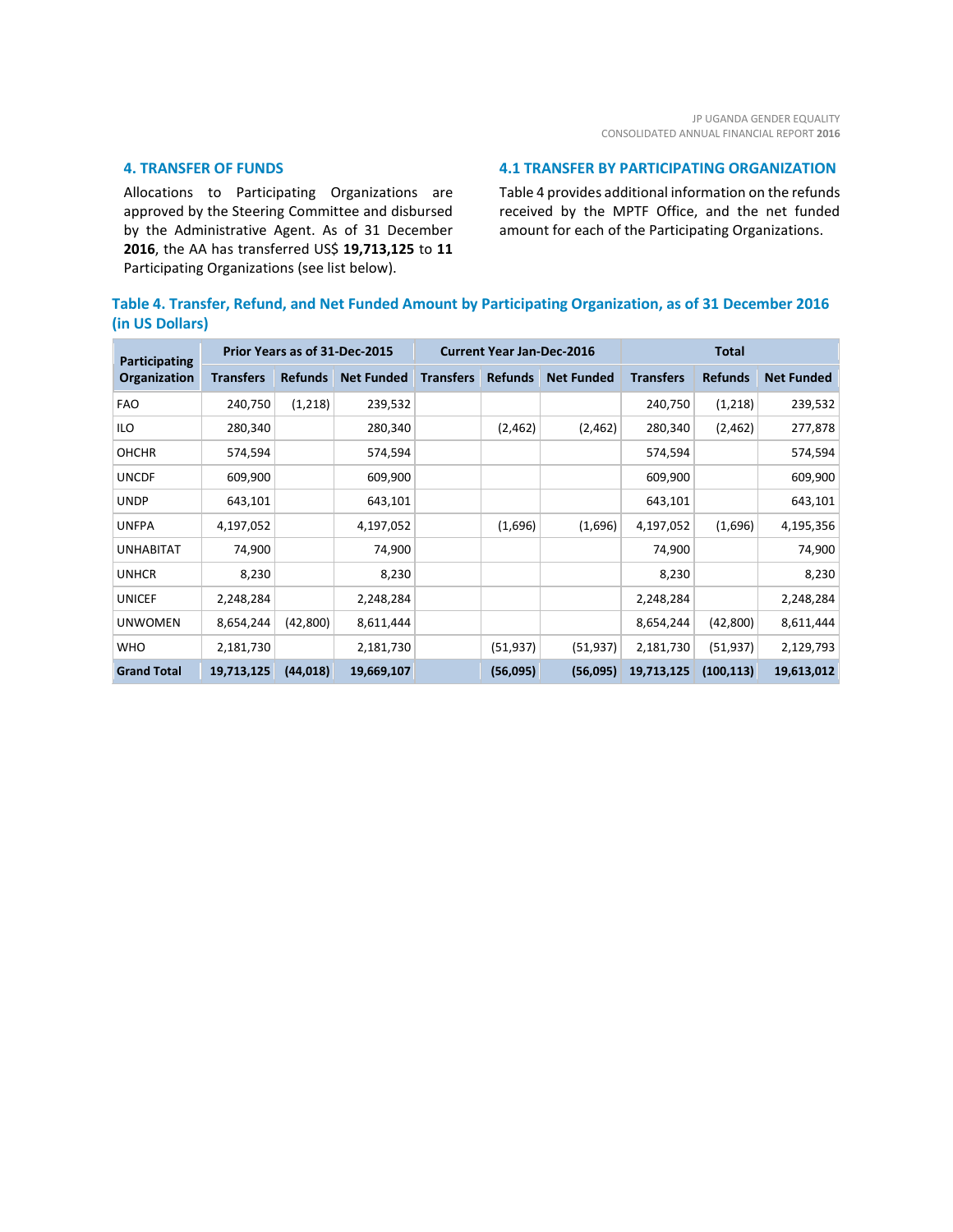JP UGANDA GENDER EQUALITY CONSOLIDATED ANNUAL FINANCIAL REPORT **2016**

#### **5. EXPENDITURE AND FINANCIAL DELIVERY RATES**

All final expenditures reported for the year **2016** were submitted by the Headquarters of the Participating Organizations. These were consolidated by the MPTF Office.

Project expenditures are incurred and monitored by each Participating Organization, and are reported as per the agreed upon categories for inter-agency harmonized reporting. The reported expenditures were submitted via the MPTF Office's online expenditure reporting tool. The **2016** expenditure data has been posted on the MPTF Office GATEWAY at [http://mptf.undp.org/factsheet/fund/JUG10.](http://mptf.undp.org/factsheet/fund/JUG10)

#### **5.1 EXPENDITURE REPORTED BY PARTICIPATING ORGANIZATION**

In **2016**, US\$ **(56,095)** was net funded to Participating Organizations, and US\$ **124,466** was reported in expenditure.

As shown in table below, the cumulative net funded amount is US\$ **19,613,012** and cumulative expenditures reported by the Participating Organizations amount to US\$ **19,347,184**. This equates to an overall Fund expenditure delivery rate of **99** percent.

The agencies with the three highest delivery rates are: UNICEF WHO and FAO.

#### **Table 5.1 Net Funded Amount, Reported Expenditure, and Financial Delivery by Participating Organization, as of 31 December 2016 (in US Dollars)**

|                               |                                  |                                    | <b>Expenditure</b>                      |                                            |                   |                           |
|-------------------------------|----------------------------------|------------------------------------|-----------------------------------------|--------------------------------------------|-------------------|---------------------------|
| Participating<br>Organization | <b>Approved</b><br><b>Amount</b> | <b>Net Funded</b><br><b>Amount</b> | <b>Prior Years</b><br>as of 31-Dec-2015 | <b>Current Year</b><br><b>Jan-Dec-2016</b> | <b>Cumulative</b> | <b>Delivery Rate</b><br>% |
| <b>FAO</b>                    | 240,750                          | 239,532                            | 239,532                                 |                                            | 239,532           | 100.00                    |
| ILO                           | 280,340                          | 277,878                            | 277,878                                 |                                            | 277,878           | 100.00                    |
| <b>OHCHR</b>                  | 574,594                          | 574,594                            | 574,594                                 | (19, 747)                                  | 554,847           | 96.56                     |
| <b>UNCDF</b>                  | 609,900                          | 609,900                            | 594,741                                 |                                            | 594,741           | 97.51                     |
| <b>UNDP</b>                   | 643,101                          | 643,101                            | 629,202                                 |                                            | 629,202           | 97.84                     |
| <b>UNFPA</b>                  | 4,197,052                        | 4,195,356                          | 4,195,357                               | 0                                          | 4,195,356         | 100.00                    |
| <b>UNHABITAT</b>              | 74,900                           | 74,900                             | 17,570                                  |                                            | 17,570            | 23.46                     |
| <b>UNHCR</b>                  | 8,230                            | 8,230                              | 8,230                                   |                                            | 8,230             | 100.00                    |
| <b>UNICEF</b>                 | 2,248,284                        | 2,248,284                          | 2,246,630                               | 1,961                                      | 2,248,591         | 100.01                    |
| <b>UNWOMEN</b>                | 8,654,244                        | 8,611,444                          | 8,345,932                               | 105,511                                    | 8,451,443         | 98.14                     |
| <b>WHO</b>                    | 2,181,730                        | 2,129,793                          | 2,093,053                               | 36,741                                     | 2,129,794         | 100.00                    |
| <b>Grand Total</b>            | 19,713,125                       | 19,613,012                         | 19,222,718                              | 124,466                                    | 19,347,184        | 98.64                     |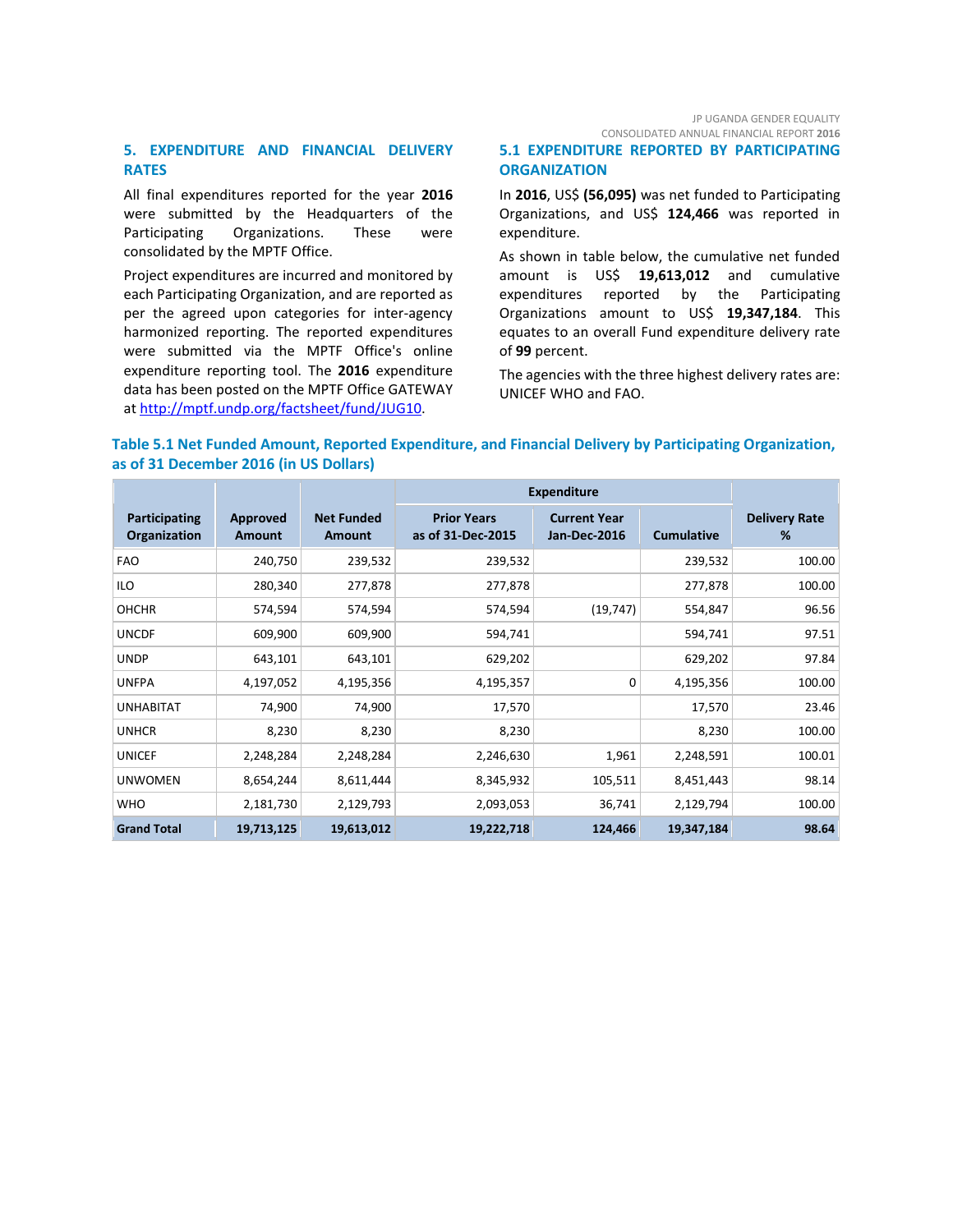#### **5.2 EXPENDITURE REPORTED BY CATEGORY**

Project expenditures are incurred and monitored by each Participating Organization and are reported as per the agreed categories for inter-agency harmonized reporting. In 2006 the UN Development Group (UNDG) established six categories against which UN entities must report inter-agency project expenditures. Effective 1 January 2012, the UN Chief Executive Board (CEB) modified these categories as a result of IPSAS adoption to comprise eight categories. All expenditure incurred prior to 1 January 2012 have been reported in the old categories; post 1 January 2012 all expenditure are reported in the new eight categories. See table below.

#### **2012 CEB Expense Categories**

- 1. Staff and personnel costs
- 2. Supplies, commodities and materials
- 3. Equipment, vehicles, furniture and depreciation
- 4. Contractual services
- 5. Travel
- 6. Transfers and grants
- 7. General operating expenses
- 8. Indirect costs

\_\_\_\_\_\_\_\_\_\_\_\_\_\_\_\_\_\_\_\_\_\_

#### **2006 UNDG Expense Categories**

- 1. Supplies, commodities, equipment & transport
- 2. Personnel
- 3. Training counterparts
- 4. Contracts
- 5. Other direct costs
- 6. Indirect costs

#### **Table 5.2 Expenditure by UNDG Budget Category, as of 31 December 2016 (in US Dollars)**

|                                                      | <b>Expenditure</b>                      |                                            |              |                                                     |
|------------------------------------------------------|-----------------------------------------|--------------------------------------------|--------------|-----------------------------------------------------|
| Category                                             | <b>Prior Years</b><br>as of 31-Dec-2015 | <b>Current Year</b><br><b>Jan-Dec-2016</b> | <b>Total</b> | <b>Percentage of Total</b><br><b>Programme Cost</b> |
| Supplies, Commodities, Equipment and Transport (Old) | 254,517                                 |                                            | 254,517      | 1.41                                                |
| Personnel (Old)                                      | 1,101,611                               |                                            | 1,101,611    | 6.09                                                |
| Training of Counterparts(Old)                        | 578,290                                 |                                            | 578,290      | 3.20                                                |
| Contracts (Old)                                      | 1,713,644                               |                                            | 1,713,644    | 9.48                                                |
| Other direct costs (Old)                             | 55,226                                  |                                            | 55,226       | 0.31                                                |
| Staff & Personnel Cost (New)                         | 1,935,824                               |                                            | 1,935,824    | 10.70                                               |
| Suppl, Comm, Materials (New)                         | 501,016                                 | 21,062                                     | 522,078      | 2.89                                                |
| Equip, Veh, Furn, Depn (New)                         | 637,321                                 | 43,417                                     | 680,738      | 3.76                                                |
| Contractual Services (New)                           | 1,997,385                               | (10, 278)                                  | 1,987,107    | 10.99                                               |
| Travel (New)                                         | 1,920,528                               | (19, 458)                                  | 1,901,070    | 10.51                                               |
| Transfers and Grants (New)                           | 2,123,366                               | 711                                        | 2,124,077    | 11.75                                               |
| <b>General Operating (New)</b>                       | 5,137,582                               | 92,721                                     | 5,230,303    | 28.92                                               |
| <b>Programme Costs Total</b>                         | 17,956,312                              | 128,175                                    | 18,084,487   | 100.00                                              |
| <sup>1</sup> Indirect Support Costs Total            | 1,266,406                               | (3,708)                                    | 1,262,697    | 6.98                                                |
| <b>Total</b>                                         | 19,222,718                              | 124,466                                    | 19,347,184   |                                                     |

**<sup>1</sup> Indirect Support Costs** charged by Participating Organization, based on their financial regulations, can be deducted upfront or at a later stage during implementation. The percentage may therefore appear to exceed the 7% agreed-upon for on-going projects. Once projects are financially closed, this number is not to exceed 7%.